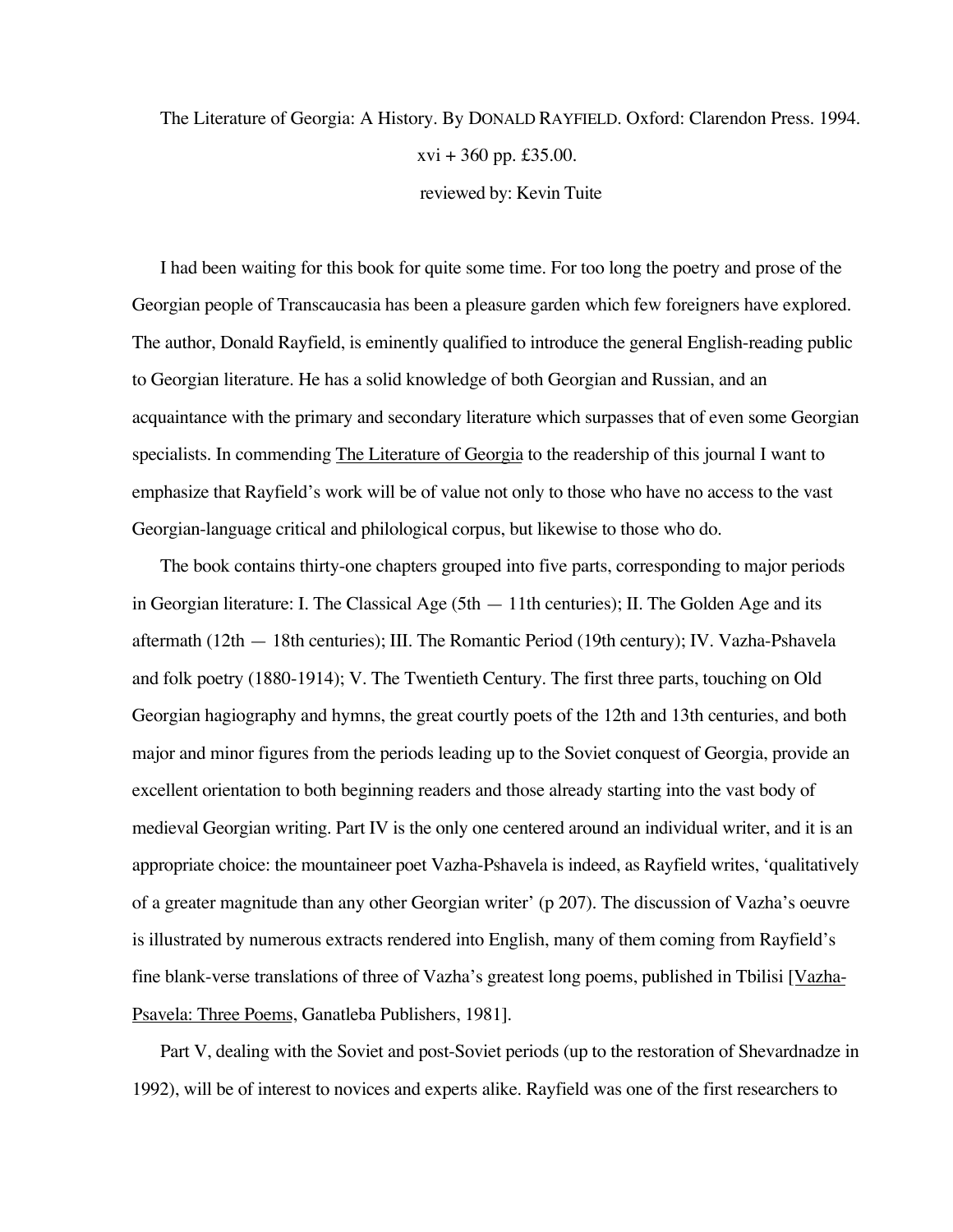*Review of D. Rayfield The Literature of Georgia — mai 13, 2003 — page 2* gain access to recently-declassified Soviet archives on the 1937 show trials of Georgian writers stage-managed by Beria. The analysis of the trials, and of how some writers — including the openly recalcitrant Konstantine Gamsakhurdia, father of the late Georgian president — survived the holocaust, is compelling reading, and in itself sufficient raison d'être for this book. Of the individual writers treated by Rayfield, I was especially pleased with the appreciation of Galaktion Tabidze, accompanied, as was that of Vazha-Pshavela, with copious and finely-done translations. On the other hand, I would hesitate to characterize the Futurist writer Simon Chikovani as 'the most original Georgian poet of the century' (p 292). Chikovani's use of nonsense-syllables and rich assonance, which reminded Rayfield of Khlebnikov, reminds me more of the charms recited by village healers to cure snake-bite or ward off the evil eye. No doubt Chikovani is highly original, but as is the case with many Georgian poets, from the immortal Rustaveli on down, one important source of inspiration has been the rich oral literature of the Caucasus [see Luigi Magarotto 'Avanguardia e folclore (Osservazioni sulla poesia di S. Čikovani)' Bedi Kartlisa, Revue de Kartvélologie, vol. XL. pp 344-352, 1982; and this reviewer's An Anthology of Georgian Folk Poetry, London and Toronto: Associated University Presses, 1994].

The final chapter discusses some writers of the 80's and 90's, concluding, curiously, with Jaba Ioseliani, who would take occasional breaks from thuggery and power-broking to write. 'The work has talent enough to give hope that Jaba Ioseliani will abandon his career as a war-lord and return to literature', writes Rayfield. Now that Ioseliani has been ousted from the Shevardnadze regime, he may well have no other choice.

To sum up, all sections of the book are thoroughly-researched, and composed in a witty, readable style all too rare in scholarly writing. Rayfield does not pull his punches, either: Some readers might wince at his reference to 'the vulgar, melodramatic prose of Aleksandre Qazbegi' (p 154), or his assertion that the 19th-century prose writer Grigol Rcheulishvili 'bequeathed to Georgian novelists a deplorable formula of carelessly researched history and meretricious romance …' (p 166), but Rayfield seldom dispenses such comments without justification. The only lack worth remarking in The Literature of Georgia was of examples of Georgian poetry in the original,